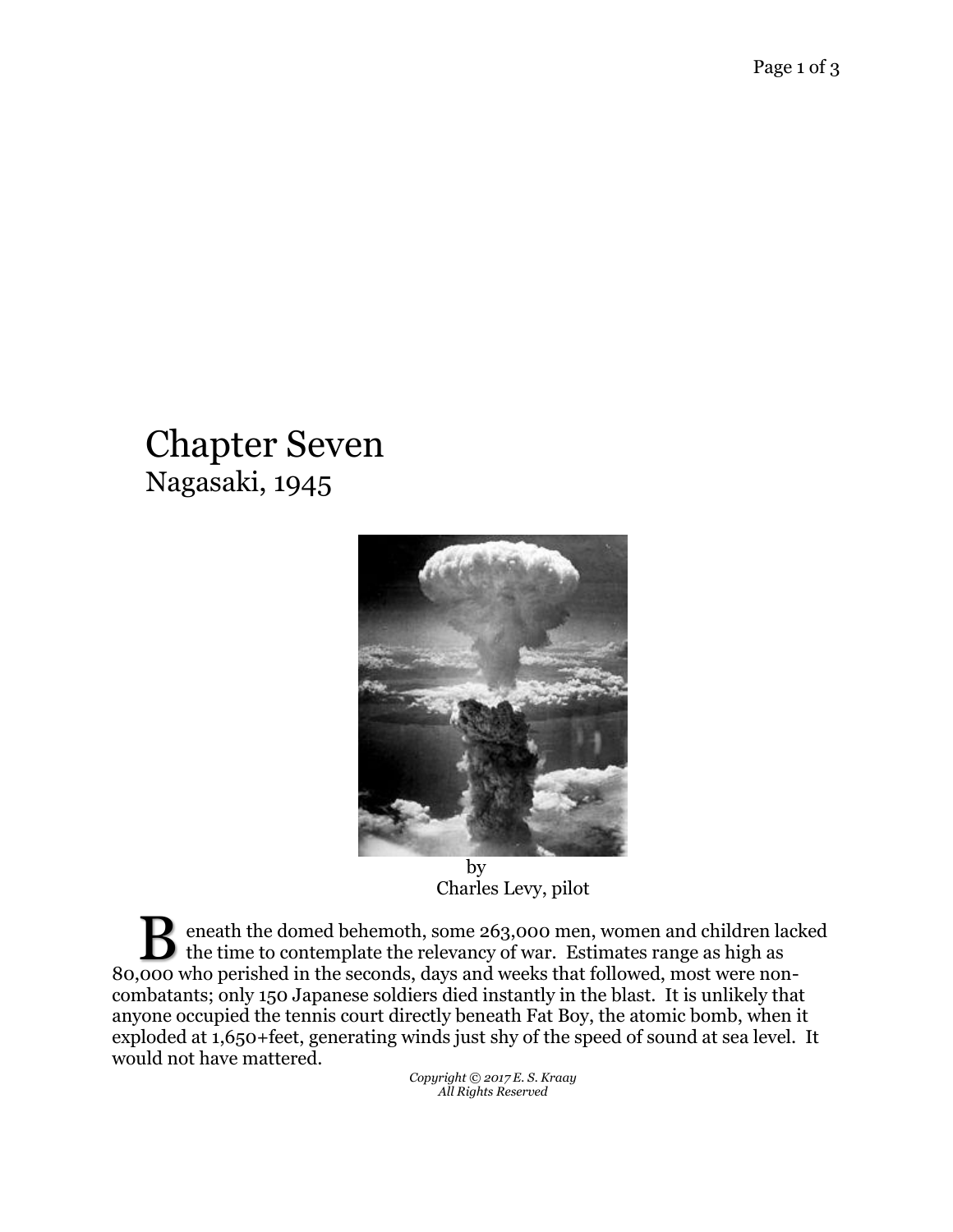One death from a single weapon aimed with the intention to inflict harm is not good. Eighty-thousand from a single weapon … It's been said that the two atomic bombs dropped on Japan in August 1945 influenced the end of the war. Maybe so. Given the loss of life extracted from September 1939 when Hitler invaded Poland to August 1945 when the United States unleashed hell on earth, that would have been a good thing.

Have you any idea how many people died during WWII? Let me eliminate the guesswork …

The world's population in 1939 was approximately 2.3 billion. The countries presented in this table represented half the human population in the world at that time; these countries lost 64 million people, 6% of their population. Earth's total population experienced 80 million casualties, equivalent to nearly 4% of the planet's population.

| country     | <u>population</u> | military   | $\frac{\text{civilian}^1}{\text{civilian}}$ | civilian <sup>2</sup>    | <u>total</u> | $%$ pop |
|-------------|-------------------|------------|---------------------------------------------|--------------------------|--------------|---------|
| China       | 517,568,000       | 3,500,000  | 8,000,000                                   | 7,500,000                | 19,000,000   | 4%      |
| <b>USSR</b> | 188,793,000       | 10,000,000 | 10,000,000                                  | 6,500,000                | 26,500,000   | 14%     |
| <b>USA</b>  | 131,028,000       | 407,300    | 12,100                                      |                          | 419,400      | $0\%$   |
| Japan       | 71,380,000        | 2,200,000  | 750,000                                     | $\overline{\phantom{a}}$ | 2,950,000    | 4%      |
| Germany     | 69,300,000        | 5,000,000  | 2,500,000                                   |                          | 7,500,000    | 11%     |
| UK.         | 47,760,000        | 383,700    | 67,200                                      | $\overline{\phantom{a}}$ | 450,900      | 1%      |
| Italy       | 44,394,000        | 319,200    | 153,200                                     | $\overline{\phantom{a}}$ | 472,400      | $1\%$   |
| France      | 42,000,000        | 210,000    | 390,000                                     | $\qquad \qquad$          | 600,000      | 1%      |
| Poland      | 35,000,000        | 240,000    | 5,700,000                                   |                          | 5,940,000    | 17%     |
| total       | 1,147,223,000     | 22,260,200 | 27,572,500                                  | 14,000,000               | 63,832,700   | 6%      |

**Civilian <sup>1</sup> = civilian deaths due to military activity and crimes against humanity Civilian<sup>2</sup> = civilian deaths due to war related famine and disease**

Study those numbers and draw your own conclusions …

I pay attention to birds. I enjoy watching them, but even if I were a blind man, I would love them and be grateful for their special music. I recognize many by the tunes they sing. I don't know what time birds wake up, nor do I know if they sing immediately upon rising from their slumber. It would not surprise me if they do. What a wonderful way to greet the day and thank the Creator for life. I know from attentive experience that birds begin to sing a full hour before sunrise, when the first hint of day appears in the east. That is a good habit, too, to awake and rise before the sun breaks the horizon.

How many birdsongs were cut short when that bomb exploded? How many living creatures fled to heaven as their ashes rose in that giant cloud above a tennis court where children once played.

Sadly, The Internet has lured children indoors, and the silence of young boys and girls manipulating colorfully buttoned control consoles replaces laughter from now empty play yards and parks, yet the birds still sing. Have their songs changed? I think